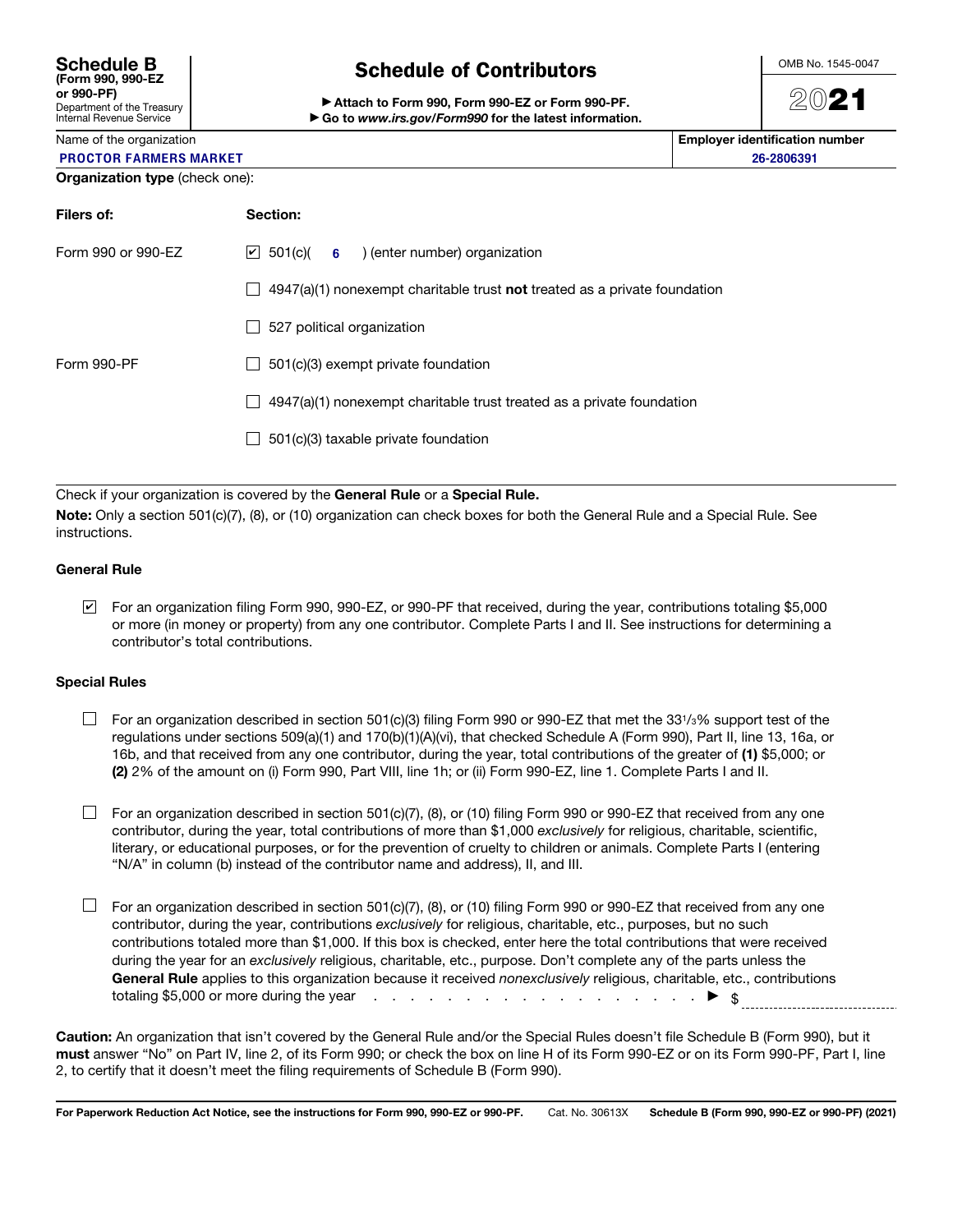| Schedule B (Form 990, 990-EZ or 990-PF) (2021)<br>$\mathcal{L}$ . The contract of the contract of the contract of the contract of the contract of the contract of the contract of the contract of the contract of the contract of the contract of the contract of the contract of th | Page 1 of 1 of <b>Part</b> |  |  |  |  |  |  |  |
|--------------------------------------------------------------------------------------------------------------------------------------------------------------------------------------------------------------------------------------------------------------------------------------|----------------------------|--|--|--|--|--|--|--|
|--------------------------------------------------------------------------------------------------------------------------------------------------------------------------------------------------------------------------------------------------------------------------------------|----------------------------|--|--|--|--|--|--|--|

<u>1 of 1</u>

Name of organization **Employer identification number**  $\blacksquare$ 26-2806391

PROCTOR FARMERS MARKET

Part **Contributors** (see instructions). Use duplicate copies of Part I if additional space is needed.

| (a)                     | (b)                                                                                 | (c)                        | (d)                                                                                                             |
|-------------------------|-------------------------------------------------------------------------------------|----------------------------|-----------------------------------------------------------------------------------------------------------------|
| No.                     | Name, address, and ZIP + 4                                                          | <b>Total contributions</b> | Type of contribution                                                                                            |
| $\mathbf{1}$            | <b>Pierce County Washington</b><br><b>Economic Dev Grant</b><br><b>Address: N/A</b> | \$<br>35,000               | Person<br>$\blacktriangledown$<br>Payroll<br><b>Noncash</b><br>(Complete Part II for<br>noncash contributions.) |
| (a)                     | (b)                                                                                 | (c)                        | (d)                                                                                                             |
| No.                     | Name, address, and ZIP + 4                                                          | <b>Total contributions</b> | Type of contribution                                                                                            |
| $\overline{\mathbf{2}}$ | <b>United States</b><br><b>Dept of Agriculture</b><br><b>Address: N/A</b>           | \$<br>20,000               | Person<br>$\mathbf v$<br>Payroll<br><b>Noncash</b><br>(Complete Part II for<br>noncash contributions.)          |
| (a)                     | (b)                                                                                 | (c)                        | (d)                                                                                                             |
| No.                     | Name, address, and ZIP + 4                                                          | <b>Total contributions</b> | Type of contribution                                                                                            |
|                         |                                                                                     | \$                         | Person<br>Payroll<br><b>Noncash</b><br>(Complete Part II for<br>noncash contributions.)                         |
| (a)                     | (b)                                                                                 | (c)                        | (d)                                                                                                             |
| No.                     | Name, address, and ZIP + 4                                                          | <b>Total contributions</b> | Type of contribution                                                                                            |
|                         |                                                                                     | \$                         | Person<br>Payroll<br><b>Noncash</b><br>(Complete Part II for<br>noncash contributions.)                         |
| (a)                     | (b)                                                                                 | (c)                        | (d)                                                                                                             |
| No.                     | Name, address, and ZIP + 4                                                          | <b>Total contributions</b> | Type of contribution                                                                                            |
|                         |                                                                                     | \$                         | Person<br>Payroll<br><b>Noncash</b><br>(Complete Part II for<br>noncash contributions.)                         |
| (a)                     | (b)                                                                                 | (c)                        | (d)                                                                                                             |
| No.                     | Name, address, and ZIP + 4                                                          | <b>Total contributions</b> | Type of contribution                                                                                            |
|                         |                                                                                     | \$                         | Person<br><b>Payroll</b><br><b>Noncash</b><br>(Complete Part II for<br>noncash contributions.)                  |

Schedule B (Form 990, 990-EZ or 990-PF) (2021)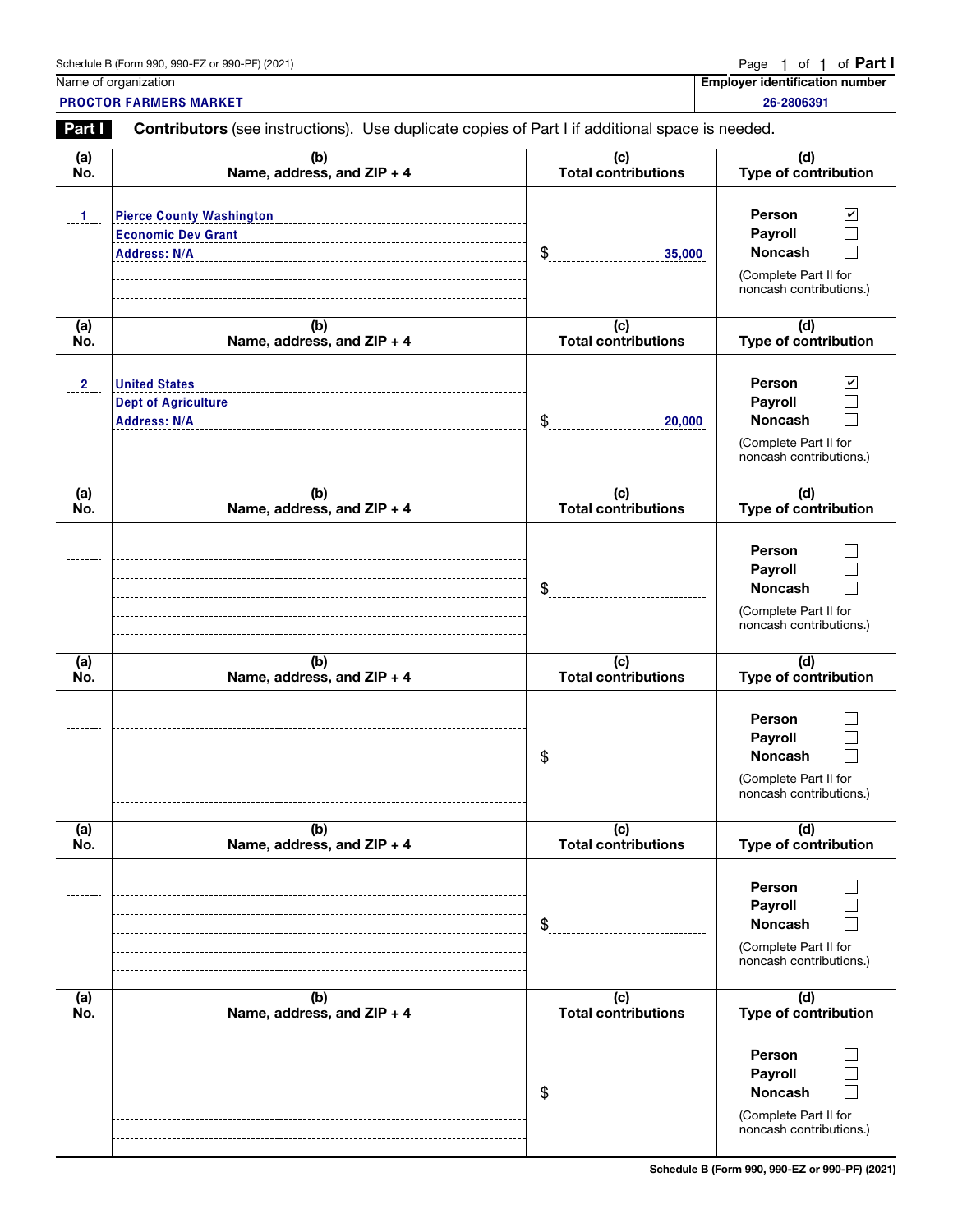Name of organization **Employer identification number**  $\blacksquare$ 

**PROCTOR FARMERS MARKET** 26-2806391

Part II Noncash Property (see instructions). Use duplicate copies of Part II if additional space is needed.

| (a) No.<br>from<br>Part I | (b)<br>Description of noncash property given | (c)<br>FMV (or estimate)<br>(See instructions.) | (d)<br>Date received |
|---------------------------|----------------------------------------------|-------------------------------------------------|----------------------|
|                           |                                              | \$                                              |                      |
| (a) No.<br>from<br>Part I | (b)<br>Description of noncash property given | (c)<br>FMV (or estimate)<br>(See instructions.) | (d)<br>Date received |
|                           |                                              | \$                                              |                      |
| (a) No.<br>from<br>Part I | (b)<br>Description of noncash property given | (c)<br>FMV (or estimate)<br>(See instructions.) | (d)<br>Date received |
|                           |                                              | \$                                              |                      |
| (a) No.<br>from<br>Part I | (b)<br>Description of noncash property given | (c)<br>FMV (or estimate)<br>(See instructions.) | (d)<br>Date received |
|                           |                                              | \$                                              |                      |
| (a) No.<br>from<br>Part I | (b)<br>Description of noncash property given | (c)<br>FMV (or estimate)<br>(See instructions.) | (d)<br>Date received |
|                           |                                              | \$                                              |                      |
| (a) No.<br>from<br>Part I | (b)<br>Description of noncash property given | (c)<br>FMV (or estimate)<br>(See instructions.) | (d)<br>Date received |
|                           |                                              | \$                                              |                      |